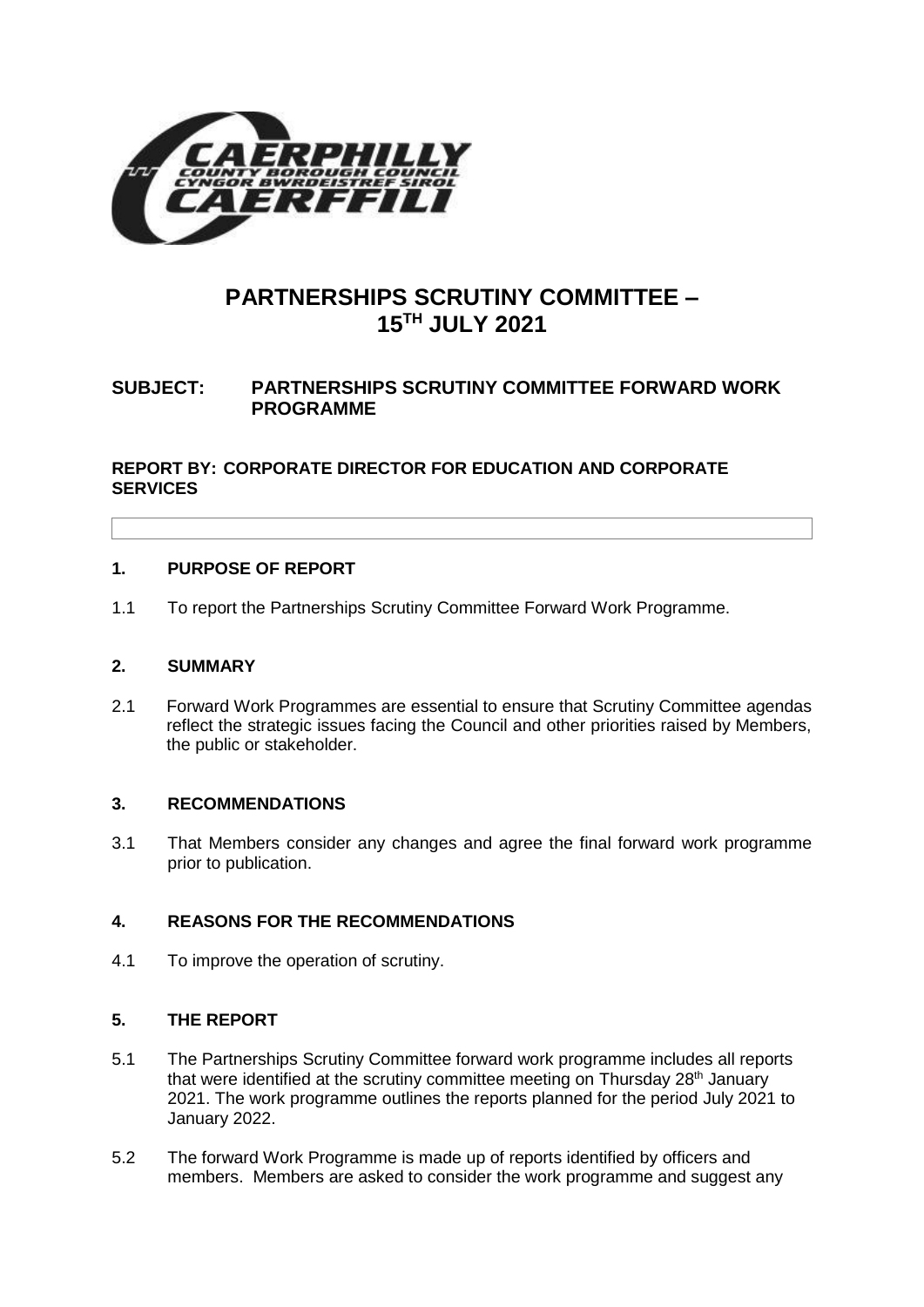changes before it is published on the council website. Scrutiny committee will review this work programme at every meeting going forward alongside any report requests.

5.3 The Partnerships Scrutiny Committee Forward Work Programme is attached at Appendix 1.

#### 5.4 **Conclusion**

The work programme is for consideration and amendment by the scrutiny committee prior to publication on the council website.

#### 6. **ASSUMPTIONS**

6.1 No assumptions are necessary.

## 7. **SUMMARY OF INTEGRATED IMPACT ASSESSMENT**

7.1 As this report is for information only an Integrated Impact Assessment is not necessary.

### **8. FINANCIAL IMPLICATIONS**

8.1 There are no specific financial implications arising as a result of this report.

#### **9. PERSONNEL IMPLICATIONS**

9.1 There are no specific personnel implications arising as a result of this report.

## **10. CONSULTATIONS**

10.1 There are no consultation responses that have not been included in this report.

## **11. STATUTORY POWER**

- 11.1 The Local Government Act 2000.
- Author: Mark Jacques, Scrutiny Officer jacqum@carphilly.gov.uk

Consultees: Richard Edmunds, Corporate Director for Education and Corporate **Services** Robert Tranter, Head of Legal Services/ Monitoring Officer Lisa Lane, Head of Democratic Services and Deputy Monitoring Officer, Legal Services Councillor James Pritchard, Chair Partnerships Scrutiny Committee Councillor Gez Kirby, Vice Chair Partnerships Scrutiny Committee